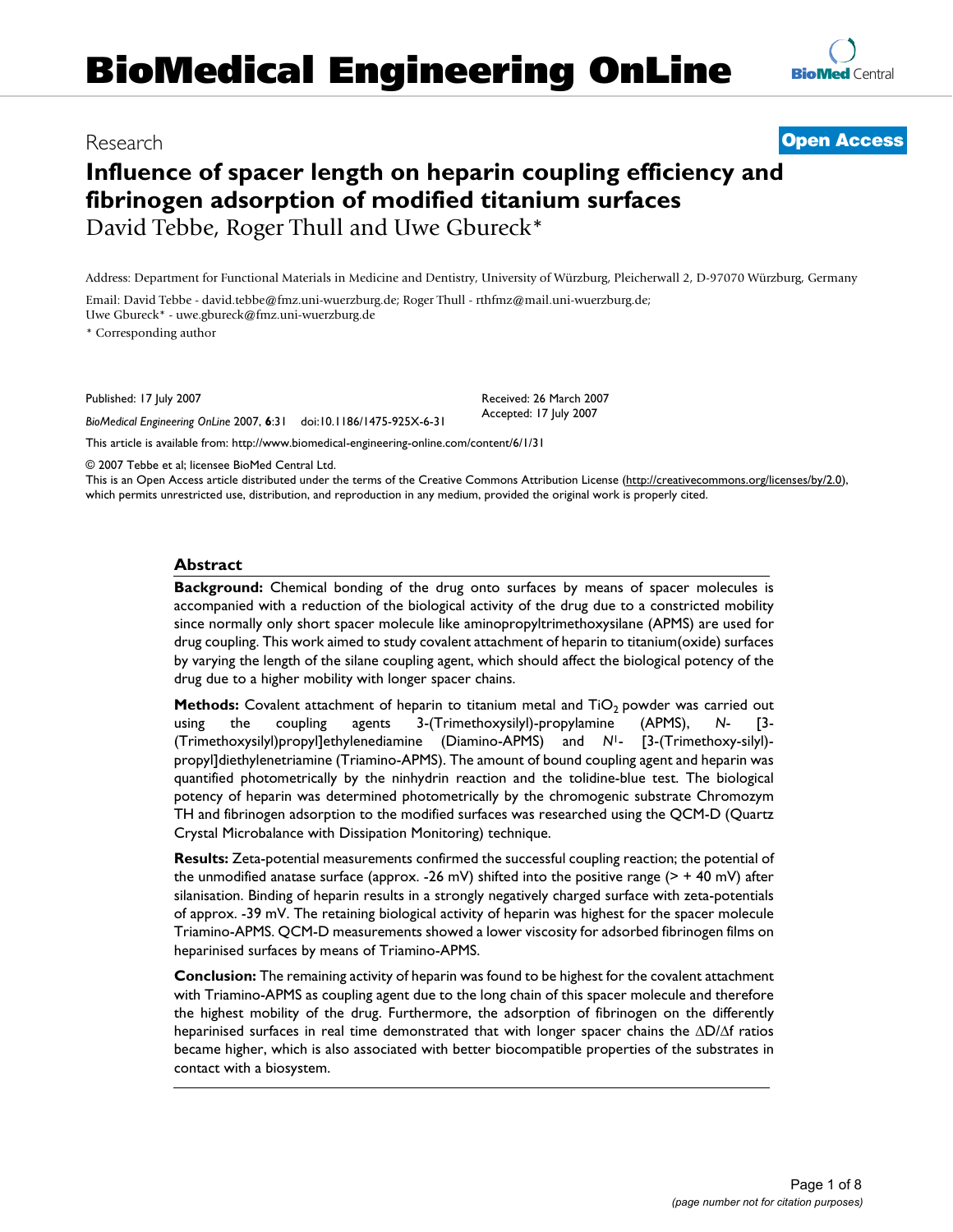# **Background**

Cardiovascular diseases determined by arteriosclerosis are the main cause of death in developed nations [1]. Since surgical interventions strongly stress the patient's organism, modern minimal invasive methods have become more and more important [2]. During the last two decades, intravascular coronary stent implantation at the site of acute artery closure has been widely used and has increased the quality of life and life expectancy of patients with coronary diseases. This type of surgery has proved effective in restoring vessel potency and decreasing myocardial ischemia. 316L stainless steel and titanium(alloys) are widely used in the fabrication of coronary stents because of their electrochemical and mechanical properties [3]. However, the exposure to blood flow can result in thrombus formation and smooth muscle cell proliferation, which both ultimately lead to restenosis. To avoid thrombus formation, aggressive anticoagulants are systemically applied, however, this can cause bleeding disorder in long-term application. Thus, a great amount of recent work has attempted to develop non-thrombogenic coatings for these metallic stents, e.g. by chemical coupling of antithrombogenic drugs (heparin, heparan sulfate) to the surface [4,5].

This work aimed to investigate the influence of different coupling agents with varying chain length on the amount and biological performance of surface bound heparin. The principle of the surface modification is demonstrated in Figure 1a for 3-(Trimethoxysilyl)-propylamine (APMS) as commonly used spacer. Alternative coupling agents (Figure 1b) with two or three amino-moieties were *N*- [3- (Trimethoxysilyl)propyl]ethylenediamine (Diamino-APMS) and *N*1- [3-(Trimethoxysilyl)-propyl]diethylenetriamine (Triamino-APMS). Surface modification was performed using both  $TiO<sub>2</sub>$  powder and titanium sheets as substrates. The coupling reaction was followed by means of zeta-potential measurements and the amount of surface bound spacer and heparin and their hydrolytic stability was quantified via the ninhydrin and the toluidineblue reaction. Determination of the biological activity of the immobilised heparin was performed with the chromogenic substrate Chromozym TH test. Fibrinogen adsorption to the modified surfaces was followed in real time using Quartz Crystal Microbalance with Dissipation Monitoring (QCM-D).

#### **Methods** *Materials*

Titanium dioxide (anatase) was purchased from Merck (Darmstadt, Germany). The coupling agents 3-(Trimethoxysilyl)-propylamine, *N*- [3-(Trimethoxysilyl)propyl]ethylenediamine and *N*1- [3-(Trimethoxysilyl) propyl]diethylenetriamine were obtained from Merck (Darmstadt, Germany), Fluka (Buchs, Schwitzerland) and



#### **Figure 1**

a) Reaction scheme of the immoblilisation of heparin on titania by dint of APMS and b) further spacer molecules used as coupling agents for heparin.

Aldrich (Steinheim, Germany). *N*-(3-Dimethylaminopropyl)-*N*'-ethylcarbodiimide Hydrochloride(EDC) was purchased from Sigma Chemical Company. *N*-Hydroxysuccinimide (NHS) was purchased from Merck. 2-(*N*-Morpholino)ethanesulfonic acid (MES) and Heparin Sodium salt were purchased from Fluka (Buchs, Schwitzerland).

#### *Silanisation of titanium dioxide and cp-titanium*

Modification of  $TiO<sub>2</sub>$  was carried out under variation of a published preparation regime [6]. 2.00 g TiO<sub>2</sub> (25.0) mmol) and 2.00 ml 3-(Trimethoxysilyl)-propylamine (APMS, 11.3 mmol) were suspended under argon atmosphere in 50.0 ml anhydrous toluene following 2 h treatment with ultrasound (35 kHz, Sonorex RK 102, Fa. Bandelin, Berlin). Afterwards, the functionalised  $TiO<sub>2</sub>$  was separated with a G4-frit from the solution, washed with toluene and then purified with ethyl acetate in a Soxlethextractor for 2 h. Finally, the sample was dried in vacuum at room temperature. The reaction was alternatively performed with 2.46 ml *N*- [3-(Trimethoxysilyl) propyl]ethylenediamine (Diamino-APMS, 11.3 mmol) or 2.91 ml *N*1- [3-(Trimethoxysilyl)-propyl]diethylenetriamine (Triamino-APMS, 11.3 mmol).

cp-Titanium surfaces were modified in a similar manner. The substrates  $(d = 16$  mm,  $h = 1$  mm; Zapp, Düsseldorf) were firstly cleaned in 5% EXTRAN solution for 10 min using ultrasound following three washes with deionised water. Oxidation of the metal surface to produce a homogeneous oxide layer was either performed by using a solution of conc.  $H_2SO_4/30\% \ H_2O_2 (1:1)$  for 3.5 h at room temperature or thermally by annealing the substrates at 750°C for 90 min in a furnace. These samples were then boiled in a solution of 7.00 ml APMS (39.7 mmol) in 70 ml toluene for 6 h.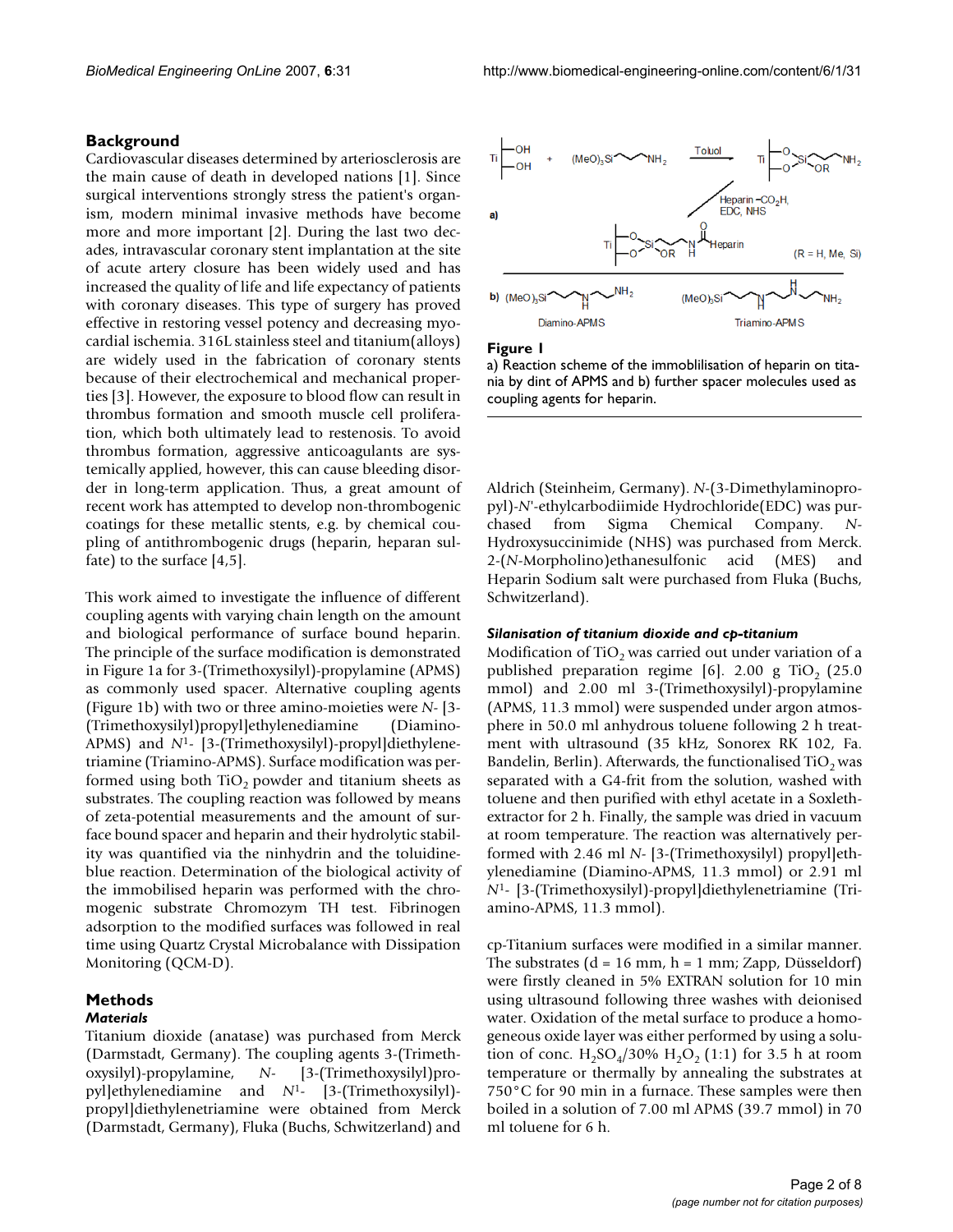#### *Covalent attachment of heparin*

In each case 500 mg of the functionalised  $TiO<sub>2</sub>$  was suspended in 50.0 ml MES-buffer (50.0 mM, 40% (v/v) ethyl alcohol/water,  $pH = 5.5$ ) and stirred for 15 min. Then, 95.0 mg *N*-(3-Dimethylaminopropyl)-*N*'-ethylcarbodiimide Hydrochloride (EDC, 0.50 mmol), 12.0 mg *N*-Hydroxysuccinimide (NHS, 0.10 mmol) and 100 mg heparin ( $\sim$ 5.60 µmol) were added to the suspensions followed by stirring the reaction mixture at room temperature for 6 h. Finally, the solid was separated by centrifugation and the obtained modified powders were washed three times each with  $Na<sub>2</sub>HPO<sub>4</sub>$ -solution (0.10) M), NaCl-solution (2.00 M), deionised water and then dried in vacuum at 40°C over night. The modification of APMS modified titanium substrates with heparin was performed in a similar manner by stirring the metal samples in a solution of 19.0 mg EDC (0.10 mmol), 2.00 mg NHS (0.02 mmol) and 20.0 mg heparin in 50 ml MES-buffer for 6 h at room temperature.

#### *Quantification of surface bound spacer and heparin*

The quantification of the spacer was determined by the amount of terminal primary amino groups and could be measured photometrically by dint of the ninhydrin reaction after Moore and Stein [7-9]. Basically, this method is based upon the reaction of primary amino groups with ninhydrin to give the dye "Ruhemanns Purpur", which can be quantified photometrically at 570 nm. The amount of immobilised heparin was quantified by means of the toluidine-blue method, already described in literature [10]. This method is based on complexation of the dye toluidine blue with heparin in aqueous medium. By the use of an excess of the dye, the residual "free" toluidineblue can be determined photometrically at 631 nm and can be correlated with the amount of immobilised heparin.

#### *Hydrolysis behaviour of immobilised heparin*

Five probes with 250 mg of the  $TiO<sub>2</sub>$  powders, respectively, modified with APMS, Di- and Triamino-APMS and heparin were given in glass flasks. Then, 5.00 ml PBS buffer was added and the suspensions were treated with ultrasound for 3 min. The flasks were densely closed with a plastic lid and then given inside an incubator (37°C) onto a shaker (70 shakes per minute). At scheduled times one probe of each heparinised samples was taken, the powder was separated from the liquid with a centrifuge and then dried in vacuum. The amount of residual immobilised heparin was quantified photometrically with the toluidine-blue method.

#### *Determination of the biological potency of heparin*

For the determination of the biological activity of the immobilised heparin, the chromogenic substrate Chromozym TH was used. The principle of this method is based upon heparin formation with antithrombin (AT-III), a heparin/AT-III-complex in an aqueous medium. In the presence of an excess of thrombin, formation of a heparin/AT-III/thrombin-complex follows. Excessive thrombin in solution catalyses the hydrolysis of the chromogenic substrate Chromozym TH into a dye, which can be measured photometrically at 405 nm [11]. The higher the biological activity of the heparin remains after immoblisation, the more thrombin is complexed and the less dye will be hydrolysed.

### *Surface charge (Zeta-potential) of modified surfaces*

Zeta potentials were measured with a Zeta-sizer 3000 (Malvern Instruments, Herrenberg, Germany) equipped with a HeNe-Laser ( $\lambda$  = 633 nm) and a standard electrophoresis cell at an electrical field force of  $\pm$  150 mV. The suspension medium was double distilled water. For data compilation the software PCS version 1.36 from Malvern Instruments, Herrenberg was used.

#### *Fibrinogen adsorption to modified surfaces*

The adsorption of fibrinogen onto the modified surfaces was measured in real-time using Quartz Crystal Microbalance with Dissipation Monitoring (QCM-D; Q-Sense, D300, Sweden). Modification of the quartz crystals was performed in three steps: firstly a thin  $TiO<sub>2</sub>$  coating was applied using physical vapour deposition (PVD) technique [12] following chemical coupling of APMS, Diamino-APMS and Triamino-APMS and heparin similar to the methods described for cp-titanium samples. Fibrinogen adsorption was measured at room temperature using 5.00 ml of a solution of fibrinogen dissolved in phosphate buffered saline (PBS, 50.0 µg fibrinogen/ml PBS) for about 5 h. The adsorbed mass of fibrinogen on the differently heparinised surfaces was calculated according to the Sauerbrey equation, where the change in the resonance frequency ∆f is proportional to the change in the adsorbed mass ∆m:

$$
\Delta m = -\frac{C}{n} \Delta f \tag{1}
$$

with n being the number of the overtone (= 3) of the measured frequency and  $C = 17.7$  ng/cm<sup>2</sup>Hz for the crystals used in this experiment [13].

### **Results**

Chemical coupling of silane spacers and heparin to  $TiO<sub>2</sub>$ was followed by measuring the zeta-potentials from the unmodified, with spacer functionalised or rather heparinised powders (Figure 2). Unmodified  $TiO<sub>2</sub>$  had a negative zeta potential of  $-26.1 \pm 10.5$  mV due to its deprotonated hydroxyl groups at pH 7 in water. After modification with the different spacer molecules, the zetapotentials turned positive to  $+44.1 \pm 4.4$  mV (APMS),  $+$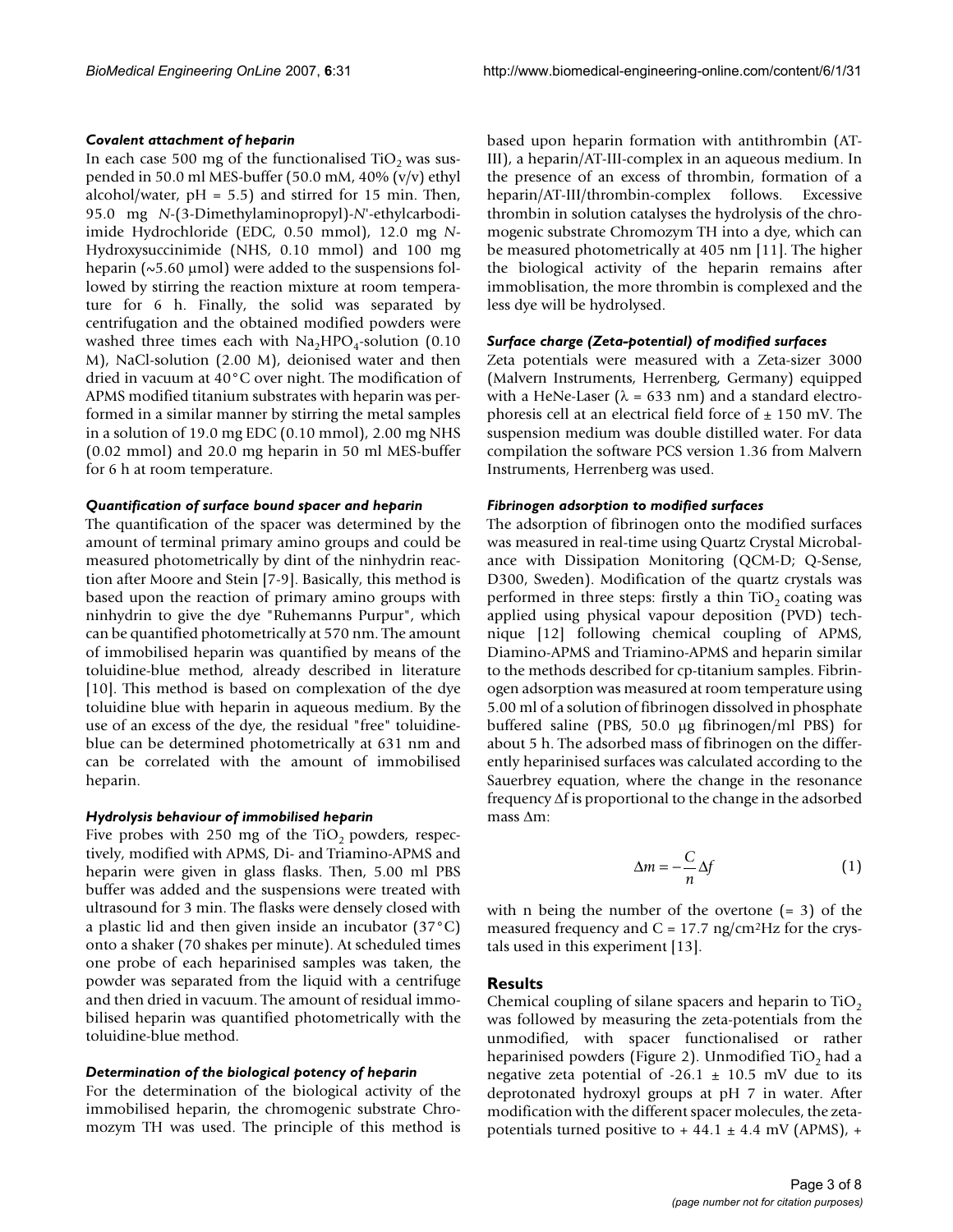40.6  $\pm$  6.2 mV (Diamino-APMS) and 45.3  $\pm$  5.5 mV (Triamino-APMS), due to protonated primary amino groups  $(RNH<sub>3</sub>*)$  of the spacer molecules in water. Finally, the covalent attachment of heparin changes the zeta-potentials to negative values of -37.2  $\pm$  0.9 mV (APMS), -39.3  $\pm$ 1.0 mV (Diamino-APMS) and  $39.0 \pm 0.2$  mV (Triamino-APMS). The strong decrease of the zeta-potentials is caused by negative sulphate and carboxyl groups of the drug in the aqueous medium at pH 7.

The amount of covalently attached primary amino groups on the titania surface (powder and metal sheets) was determined photometrically by the ninhydrin reaction and is shown in Table 1. The amount of immobilised terminal amino groups on  $TiO<sub>2</sub>$  powder was the highest for APMS and decreased for Di- and Triamino-APMS.

Quantification of immobilised heparin was done by the toluidine-blue method and was only applicable for the drug modified powders (Table 2). On the Ti discs, no heparin was detectable by this method, probably because the amount of bound drug was less than the detection limit of 10 µg by this method. On the APMS spacer, the greatest amount of  $53.3 \pm 3.6$  ng/cm2 heparin was attached compared to Di- and Triamino-APMS (Table 2).

The potency of the immobilised heparin was measured photometrically by dint of the chromogenic substrate Chromozym TH at  $\lambda$  = 405 nm. Comparing the potencies of the covalently attached heparin on Di- and Triamino-APMS with APMS, it becomes obviously that longer spacer molecules tend to result in higher biological activity of heparin (Figure 3). The influence of the secondary amino



 $z_{\rm F1}$  APMS, Di- and Triamino-APMS reaction with heparin  $\sim$  and respectively after the power with heparin  $\sim$ Zeta potentials after functionalisation of TiO $_2$  powder with APMS, Di- and Triamino-APMS and respectively after the reaction with heparin. Each data point is the mean of three samples, error bars are standard deviations.

Table 1: Quantification of NH<sub>2</sub> groups per area for different spacer molecules on cp-titanium and on TiO<sub>2</sub> powder (amount **per powder weight in [nmol/mg] in parenthesis)**

| Substrate                            | Number of primary $NH_2$ -groups per nm <sup>2</sup> |                                                    |                                               |  |
|--------------------------------------|------------------------------------------------------|----------------------------------------------------|-----------------------------------------------|--|
|                                      | <b>APMS</b>                                          | Diamino-<br><b>APMS</b>                            | Triamino-APMS                                 |  |
| cp-Ti disc<br>TiO <sub>2</sub> power | $156 \pm 16$<br>$20.0 \pm 0.5$<br>$(84.9 \pm 2.1)$   | $162 \pm 12$<br>$18.7 \pm 0.5$<br>$(78.7 \pm 2.0)$ | $134 + 22$<br>$17.0 \pm 0.3$ (71.3 $\pm$ 1.3) |  |

groups on the immobilisation of heparin was investigated by measuring the hydrolysis rate of the drug under in vitro simulated physiological conditions (37°C, PBS, 70 shakes per minute). Figure 4 shows that spacers like Triamino-APMS with many secondary amino groups has the highest hydrolysis rate of the drug during the first 100 h, compared to Diamino-APMS and APMS.

Figure 5 shows changes of the frequency ∆f and the dissipation ∆D for the various surfaces during QCM-D measurement. The addition of fibrinogen dissolved in PBS buffer occurred after 5 min and resulted in a decrease of ∆f and an increase of ∆D. Since ∆f correlates with a mass increase of the crystal due the adsorbed protein layer and ∆D depends on the viscoelastic properties of the layer, the results demonstrate that the amount of adsorbed fibrinogen varied in the range APMS > Diamino-APMS > Triamino-APMS for the differently heparinised surfaces. The amount of adsorbed protein was calculated to be 539 ng/ cm2 (APMS), 476 ng/cm2 (Diamino-APMS) and 382 ng/ cm2 (Triamino-APMS) after 5 h adsorption time using the Sauerbrey equation. The adsorbed protein layers showed different viscoelastic properties as seen by the dissipation curves, the layer viscosity increased in the range APMS < Triamino-APMS < Diamino-APMS.

# **Discussion**

The covalent coupling of heparin to titanium dioxide was realised in this study by spacers with different chain lengths like APMS, Di- and Triamino-APMS (Figure 1). The hypothesis was, that the use of longer spacer chains should result in a higher mobility of immobilised heparin and hence a higher biological potency of the drug. Coupling of heparin to the spacer modified surfaces was performed following activation of carboxylic groups with EDC and NHS, which then react with primary amino

**Table 2: Quantification of heparin immobilised on APMS, Di- and Triamino-APMS modified titania powders**

|                                      | <b>APMS</b>    | Diamino-APMS   | Triamino-APMS  |
|--------------------------------------|----------------|----------------|----------------|
| $\lceil$ ng/cm <sup>2</sup> $\rceil$ | $53.3 \pm 3.6$ | $41.2 \pm 6.9$ | $32.1 \pm 5.7$ |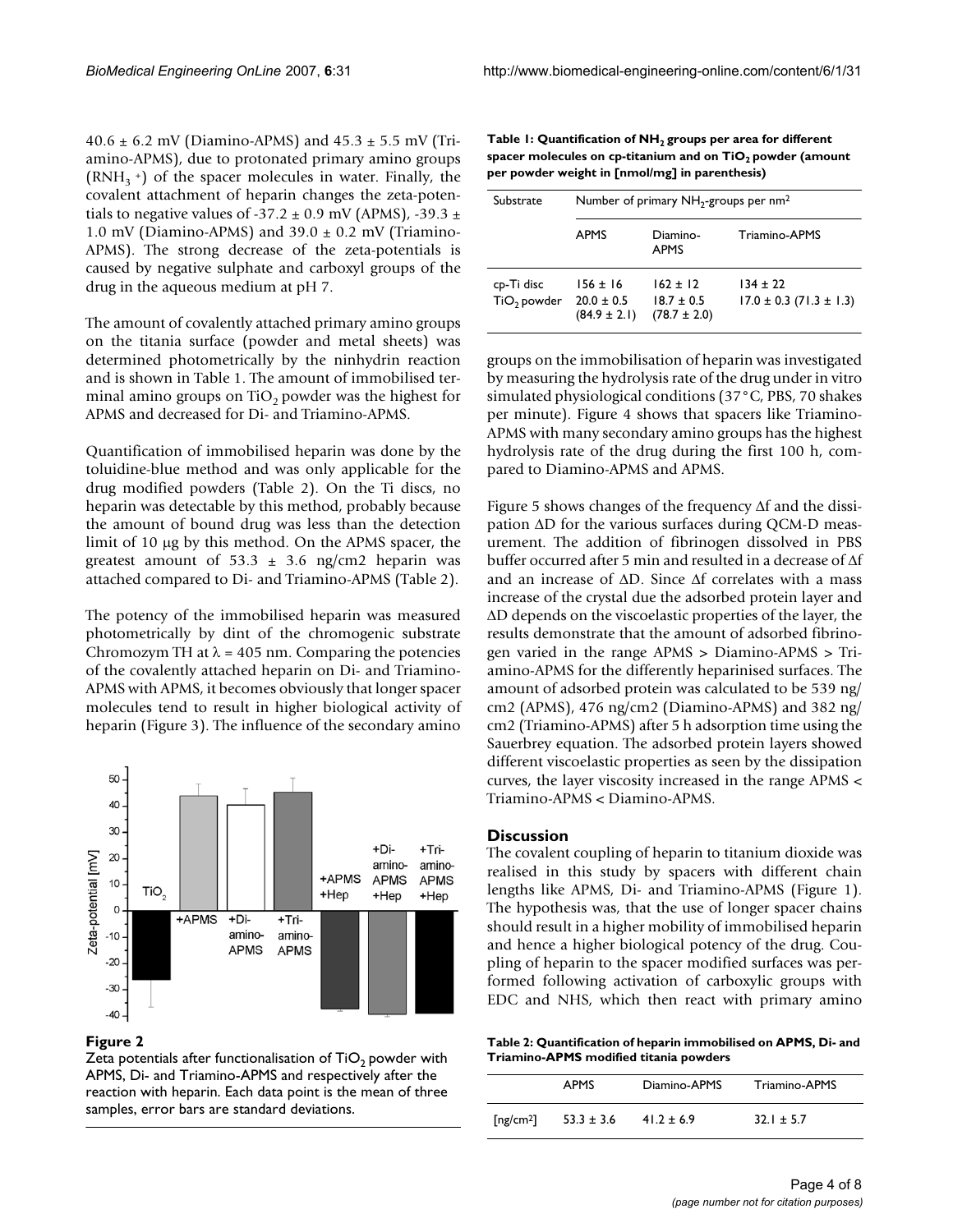

Figure 3

Remaining potencies of heparin immobilised by the spacers APMS, Di- and Triamino-APMS. Each data point is the mean of three samples and error bars are standard deviations.

groups of the spacer molecules (Figure 1a), whereas the secondary amino groups (R-*N*H-R' ) are not able to form amide bonds with carboxyl groups. The successful modification of TiO<sub>2</sub> surfaces with coupling agent and heparin was demonstrated by measuring zeta-potential changes in aqueous solution (Figure 2) since both the spacer as well as the drug led to a change of the potential due to charged amino and sulphate groups in the modification.

Although this reaction took place for all three coupling agents, the amount of immobilised spacer and drug was



### Figure 4

Hydrolysis of heparin from the spacer molecules APMS, Diand Triamino-APMS in aqueous medium. Each data point is the mean of three samples and error bars are standard deviations.





significantly different in the order APMS > Diamino-APMS > Triamino-APMS. This phenomenon can be explained, since the larger molecules like Triamino-APMS are sterically more hindered on the titania surface than the smaller ones. Furthermore, a higher number of secondary amino groups result in a stronger intermolecular electrostatic repulsion. Both effects lead to less pronounced deposition of spacer molecules on the surface. Comparing the values of Table 1 with those of the literature, where a monolayer of NH<sub>2</sub> groups is described with 2–3 NH<sub>2</sub>/ nm<sup>2</sup>, the here accomplished aminations are in the range of multilayers [14]. Furthermore, the number of amino groups on Ti discs was multiple higher than those on the powders (Table 1). However, calculating the surface area of the discs, ideally plane surfaces were supposed, whereas the high micro roughness of the real surface and hence a higher actual surface area was not considered.

A similar behaviour was found for the amount of immobilised heparin which subsequently decreased with increasing the length of the spacer (Table 2). This correlates with the highest density of surface bound primary amino groups of APMS that can form bonds with carboxylic groups of the heparin. If the amount of attached heparin is compared with literature values for heparin modified polymers [15-17] (Table 3), the here obtained values are much lower. This is probably due to the fact, that polymers can bind heparin over their whole volume what can be considered as a heparinisation in the range of many multilayers. Although the amount of immobilised heparin was lower for Triamino-APMS, this coupling agent showed the highest biological potency of the covalently attached drug (Figure 3), which confirmed our hypothesis that longer spacer chains will maintain the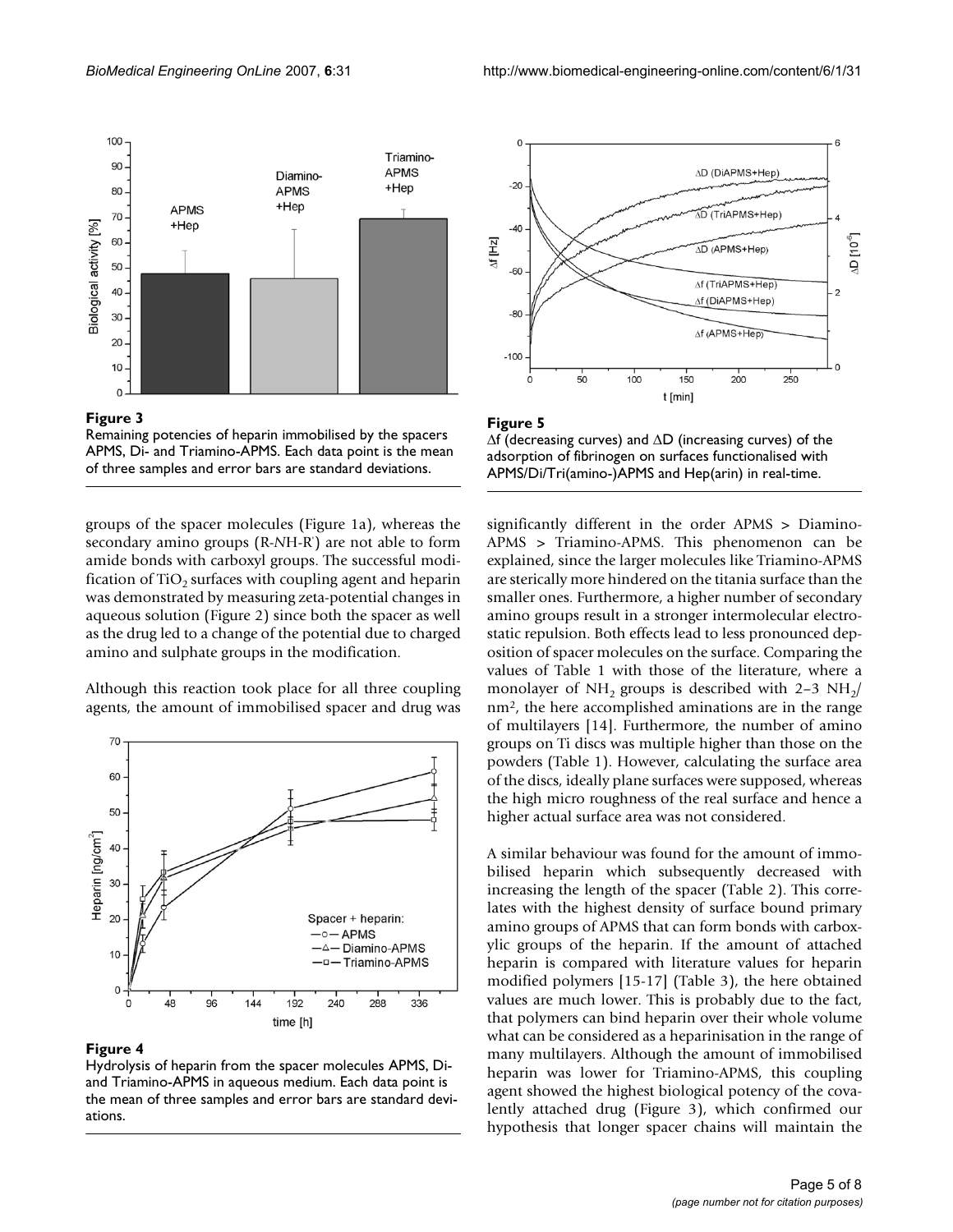| Substrate                                | Polyurethane-CO <sub>2</sub> H | Polyurethane-NH <sub>2</sub> | Polyurethane-PEO                             | Polyethylene                |
|------------------------------------------|--------------------------------|------------------------------|----------------------------------------------|-----------------------------|
| Heparin $\lceil \mu$ g/cm <sup>2</sup> ] | $1.40 \pm 0.08$                | $2.00 \pm 0.13$              | $0.24 \pm 0.04 - 0.47 \pm 0.08$ <sup>*</sup> | $4.4 \pm 0.1 - 4.7 \pm 0.1$ |

**Table 3: Amount of immobilised heparin on different polymer substrates \*(dependent on PEO spacer length)**

biological activity of the material due to a higher flexibility of the immobilised heparin.

The influence of the secondary amino groups on the stability of heparin immobilisation was investigated by measuring the hydrolysis rate of the drug under in vitro simulated physiological conditions (37°C, PBS, 70 shakes per minute) (Figure 4). In an aqueous medium, these secondary amino groups are protonated to  $R_2NH_2$ <sup>+</sup>, which makes them able to interact with negative sulphate, carboxylate and hydroxyl groups of the heparin via electrostatic interactions. This ionic bonding is weaker than the covalent one and should have only an additional effect. It was shown that spacers like Triamino-APMS with many secondary amino groups had the highest hydrolysis rate of the drug during the first 100 h, compared to Diamino-APMS and APMS. This effect is up to heparin molecules that are only bound electrostatically, which makes the hydrolysis easier and faster. After this period, the hydrolysis profile inverses and the drug hydrolysed slower from Triamino-APMS than from the other ones. The reason probably is, that the remaining heparin molecules are both covalently and ionically bound on the Triamino-APMS compared to pure APMS that can only bind the drug covalently.

The primary reaction after incorporating an implant into the body is the formation of a biofilm composed of adsorbed matrix proteins. The quantitative composition of this protein film and conformational changes during adsorption are thought to be the key factor controlling the attachment of cells and the biological response to the implant material [18]. In case of materials in contact with blood, it is also known that the adsorption of various proteins combined with structural changes of the protein layer, e.g. fibrinogen can initiate blood clothing. The adsorption of fibrinogen to heparinised  $TiO<sub>2</sub>$  surfaces was measured in this study using the QCM-D technique. The QCM-D method offers two advantages, firstly, the adsorption can be followed in real-time due to the mass increase of the quartz crystal and secondly, it is possible to analyse conformational changes due to the viscoelastic properties of the adsorbed protein layer. Therefore, the gold surfaces of the quartz crystals were modified in a first step with a thin (approx. 100 nm)  $TiO<sub>2</sub>$  layer using the PVD technique which were then coated with the coupling agents APMS/Di-/Triamino-APMS and heparin similar to the methods described for titanium substrates. The concentration of the extracellular plasma protein fibrinogen (in PBS,  $pH = 7.4$ ) used was 50.0  $\mu$ g/mL. Although this was

much lower compared to that of human blood (3 mg/ mL), this lower concentration allows single fibrinogen molecules to interact with the surface, before the surface area around the protein is blocked by newly adsorbed fibrinogen molecules. The resulting two effects are firstly a tight bound layer of fibrinogen which contains less water, whereby the effect of water in the protein layer during the QCM-D measurment is reduced. Secondly, lower protein concentrations (< 50 µg/ml) advance surface effects on the protein adsorption and thus the QCM-D measurements provide more information regarding differently functionalised surfaces for protein adsorption [13].

Figure 6 shows a correlation between ∆D and ∆f for the differently heparinised surfaces which is helpful for analysing and comparing the viscoelastic properties of protein films on different surfaces since ∆f and ∆D did not have the same time dependency such that time as parameter can be eliminated due to this approach. In various experiments it was shown that a low ∆D/∆f is an indication for rigid adsorbed films [19]. The results demonstrate that the ∆D/∆f values for surfaces modified with APMS and heparin nearly built up a line with only a small increase at higher frequencies. In contrast, the ratios of the heparinised surfaces by means of Diamino-APMS and Tri-



# Figure 6

Correlation between ∆D and ∆f of the different surfaces from Figure 5. The ∆D/∆f values can be taken to compare the viscosity of protein layers adsorbed onto different surfaces because of elimination of the factor time.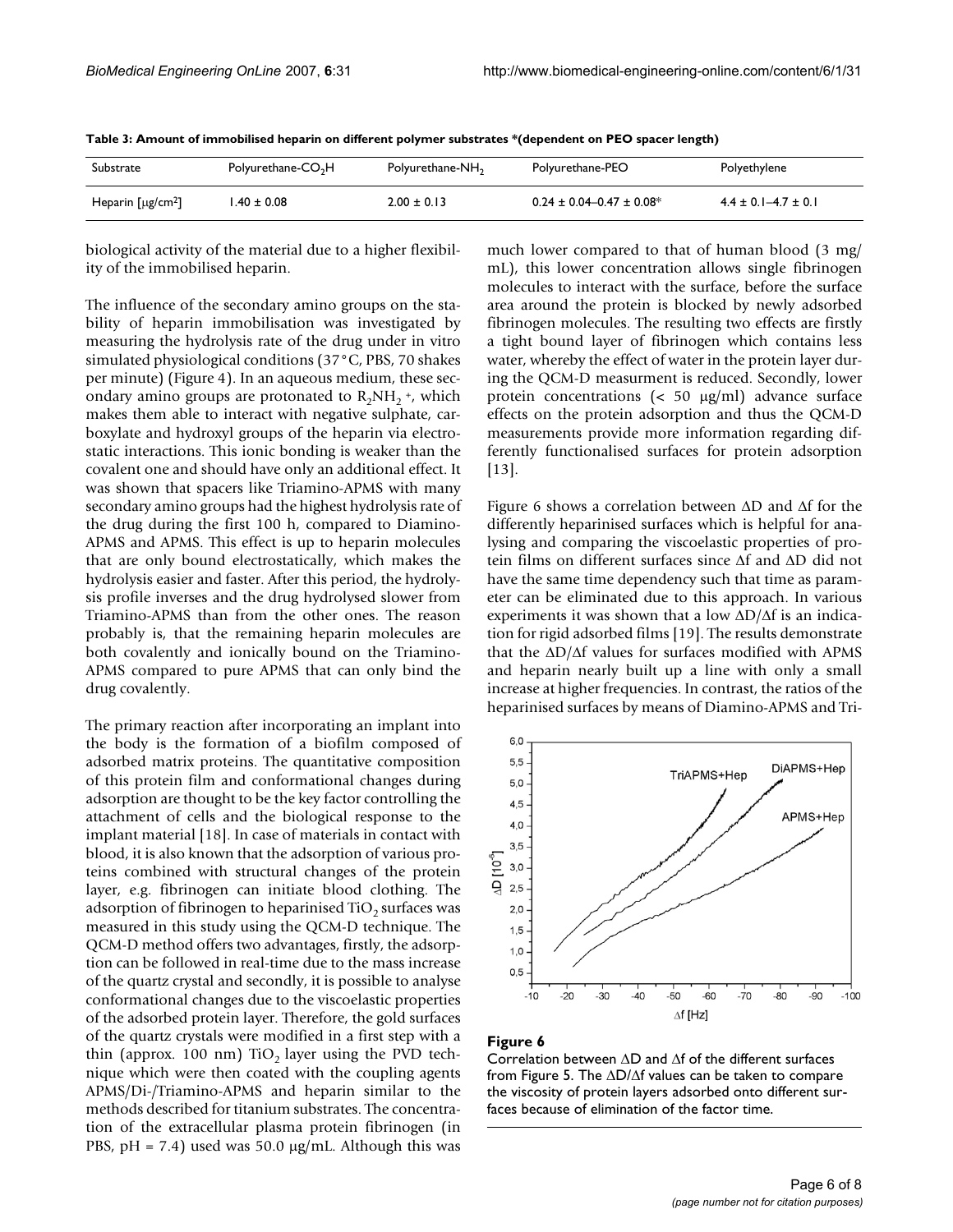amino-APMS are generally higher. This behaviour indicates structural changes within the adsorbed protein layer [20].

Lower ∆D/∆f ratios for the differently heparinised surfaces indicate a more dense package of the protein layer onto the surfaces which is either due to conformational changes of the adsorbed protein layer (denaturation) and/ or a high affinity of the binding sites of the protein to the substrate. Fibrinogen is a long rod-like molecule with three different globular sub-domains (E, D and  $αC$ domains). Under physiological conditions the overall charge of fibrinogen is negative. The D and E domains are negatively charged but the  $\alpha$ C domains are positively charged. The  $\alpha$ C domain acts as a pioneer in the surface binding process, but it does not bind strongly to the surface [21]. It seems certain, that the differences for the ∆D/ ∆f ratios are partially caused by electrostatic interactions between the domains of fibrinogen with the heparin and respectively the different spacer molecules that are bound onto the substrate.

Indeed, it could be figured out through zeta-potential measurements that surfaces from substrates modified with APMS, Di- and Triamino-APMS and the respective subsequent heparinised surfaces (Figure 2) had positive and accordingly negative charges that were all very similar. But even if these overall charges of the respective functionalised surfaces are all in the same range, it is likely, that the secondary amino groups of the spacer molecules Di- and Triamino-APMS interact with the positively charged αC domains of fibrinogen while adsorbing. On the one hand, this could have an influence on the adsorption kinetics of the protein and explain, why the ∆f curves of the haparinised surfaces by means of Di- and Triamino-APMS are similar and arise faster compared with that of APMS. On the other hand, this electrostatic interaction could influence conformational changes in the adsorbed protein layer and therefore be responsible for the highest ∆D/∆f ratio for Triamino-APMS.

It is also likely that sterical reasons are responsible for the different ∆D/∆f ratios from Figure 6. Protein layers could be packed denser on surfaces that were modified with the spacer APMS with the shortest molecule chain rather than on Di- and Triamino-APMS modified surfaces, since APMS molecules underlie a lower sterical hindrance among each other. This effect could result in a subsequent denser functionalisation with heparin which finally allows a stronger interaction of fibrinogen with the drug and therefore a denser package, which results in lower ∆D/∆f ratios compared to the heparinisation with longer spacer molecules like Di- and Triamino-APMS. Since a densification of protein films is normally accompanied by conformational changes, it is likely that these changes are less pronounced on the Triamino-APMS surfaces compared to the shorter coupling agents.

# **Conclusion**

In this comparative study, the heparinisation of titanium dioxide substrates by means of the spacer molecules APMS, Di- and Triamino-APMS was investigated with regard to the biological activity of the immobilised drug and the adsorption of the extracellular plasma protein fibrinogen by means of the QCM-D technique to obtain a first impression of the biocompatibility for a possible in vivo application. The remaining activity of heparin was found to be highest for the covalent attachment with Triamino-APMS as coupling agent due to the long chain of this spacer molecule and therefore the highest mobility of the drug, which allows a better interaction of heparin with ATIII for inhibition of blood clotting. Furthermore, the adsorption of fibrinogen on the differently heparinised surfaces in real time demonstrated that with longer spacer chains and accordingly increasing number of secondary amino groups the ∆D/∆f ratios become higher, which is also associated with a less pronounced denaturation of the protein and thus possibly better biocompatible properties of the substrates in contact with a biosystem.

# **Competing interests**

The author(s) declare that they have no competing interests.

# **Authors' contributions**

DT took part in conceiving of the study, carried out the experimental work and drafted parts of the manuscript. RT participated in the design of the study. UG took part in conceiving of the study and drafted parts of the manuscript. All authors read and approved the final manuscript.

# **Acknowledgements**

The authors would like to thank the Deutsche Forschungsgemeinschaft (DFG) who funded the study within the DFG priority program SP1100 (DFG Th438/17-1-3).

# **References**

- 1. Erbel R, Fischer A: **Flexible Unterstützung.** *Essener Unikate* 2000, **13:**94-111.
- 2. Thiele H, Oettel S, Jacobs S: **Minimal invasive direct coronary artery bypass (MIDCAB) surgery versus bare-metal stenting in isolated proximal LAD-stenosis.** *Circulation* 2005, **112:**3128.
- 3. Thomann UI, Uggowitzer PJ: Wear-corrosion behavior of bio**compatible austenitic stainless steel.** *Wear* 2000, **239:**48-58.
- 4. Parkinson RJ, Demers CP, Adel JG, Levy EI, Sauvageau E, Hanel RA, Shaibani A, Guterman LR, Hopkins LN, Batjer HH, Bendok BR: **[Use](http://www.ncbi.nlm.nih.gov/entrez/query.fcgi?cmd=Retrieve&db=PubMed&dopt=Abstract&list_uids=17038945) [of heparin-coated stents in neurovascular interventional](http://www.ncbi.nlm.nih.gov/entrez/query.fcgi?cmd=Retrieve&db=PubMed&dopt=Abstract&list_uids=17038945) [procedures: Preliminary experience with 10 patients.](http://www.ncbi.nlm.nih.gov/entrez/query.fcgi?cmd=Retrieve&db=PubMed&dopt=Abstract&list_uids=17038945)** *Neurosurgery* 2006, **59(4):**812-821.
- 5. Peeters P, Verbist J, Deloose K, Bosiers M: **[Results with heparin](http://www.ncbi.nlm.nih.gov/entrez/query.fcgi?cmd=Retrieve&db=PubMed&dopt=Abstract&list_uids=16953160) [bonded polytetrafluoroethylene grafts for femorodistal](http://www.ncbi.nlm.nih.gov/entrez/query.fcgi?cmd=Retrieve&db=PubMed&dopt=Abstract&list_uids=16953160) [bypasses.](http://www.ncbi.nlm.nih.gov/entrez/query.fcgi?cmd=Retrieve&db=PubMed&dopt=Abstract&list_uids=16953160)** *Journal of Cardiovascular Surgery* 2006, **47(4):**407-413.
- 6. Shafi KVPM, Ulman A, Yan X, Yang N-L, Himmelhaus M, Grunze M: **Sonochemical preparation of Silane-Coated Titania Particles.** *Langmuir* 2001, **17:**1726-1730.